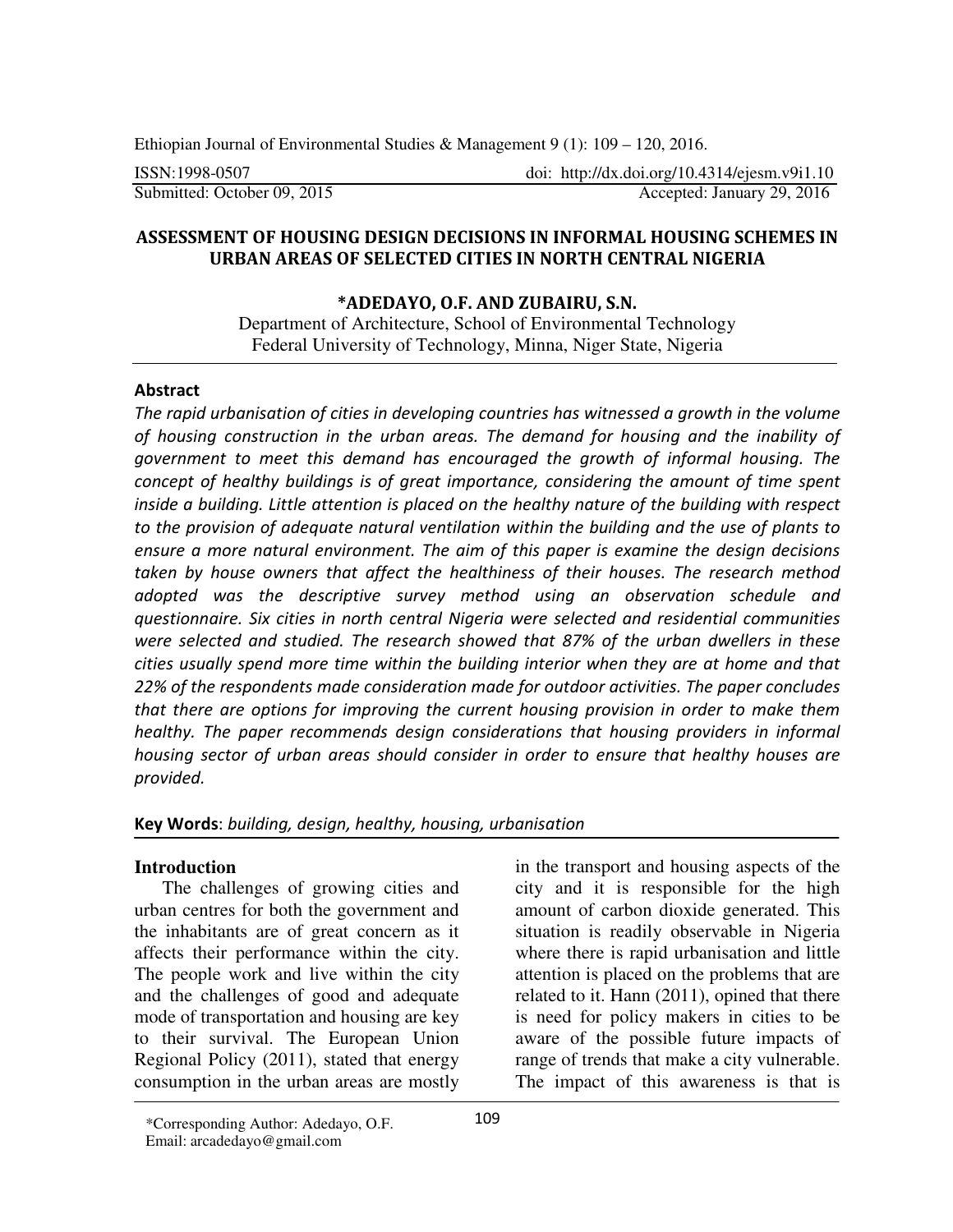allows for planning and ability to respond to the challenges when they arrive if they were not avoided. The urban growth in Africa as projected by the UN-Habitat report of 2013, showed that by year 2020 about 300 million people should be living in urban areas. Dimuna and Omatsone (2010) observed disproportionate rate of urbanisation and inadequate housing infrastructure development to meet growing populations in developing countries like Nigeria. According to Kazman *et al.* (2002), housing design decisions taken in Architecture should meet technical objectives and tolerance for risks that may occur. This implies that housing design decisions are to be considered regarding the health of the occupants.

A good house is not just the building alone but it includes the environment where the building sits; it also covers the ability of the house owner or occupant to undertake his activities properly within the housing environment. The health of the housing in many informal housing settlements in Nigerian cities is usually suspect because the nature of the houses is usually poor health wise. The decisions taken by the house owners on their housing create problems for the environment thereby making the housing less healthy. This is one of the reasons why several researches in past have referred to these types of housing environments as places of disarray (Federal Government of Nigeria, FGN 1996, 1997; United Nations Centre for Human Settlement, UNCHS 1996; Nigeria Institute for Social Research, NISER 2001; Federal Ministry of Works and Housing, FMW and H 2002; Anugwom, 2001). A key factor that gives rise to the nature of the type of housing environment found in Nigerian cities is the growth of the informal housing sector that has little regard for housing standards and health of the built environment.

The healthiness of the built environment is of concern to professionals in the built environment concerning the users. According to European Union (EU) 2010 report and Dimuna (2011), to achieve positive impact with built environment on the people the environment has to be sustainable. It is on this basis that this paper seeks to examine the design decisions taken in informal housing schemes in Northern Nigeria due to the peculiar climate characteristics of this region. The choice of the informal housing schemes is due to the Government of Nigeria's recognition that the provision of housing has become a great challenge.

# *Housing Provision in Nigerian Cities*

Contemporary housing in Nigeria started with the provision of housing by the colonial masters of Nigeria, the development of Government Reserved Areas (GRA) to cater for themselves and the staff that work with them (Adedayo 2013; Olotuah, 2007; Olayiwola *et al.,*  2005; and Kabir and Bustani2009). This trend led to the development of mass housing schemes to cater for the growing urban population, the surge in urban population in many urban areas of Nigeria in new millennium and the increase in demand for funds from Government by other sectors saw a decline in housing provision by Federal and State Governments. This change saw the advent of the Private sector taking centre stage in the provision of housing for the growing urban population and Government making the policies (Aribigbola, 2008).The growth of the housing sector has led to several legislations; however, these legislations have not been operational in the housing sector of many states of Nigeria because the demand for housing has forced people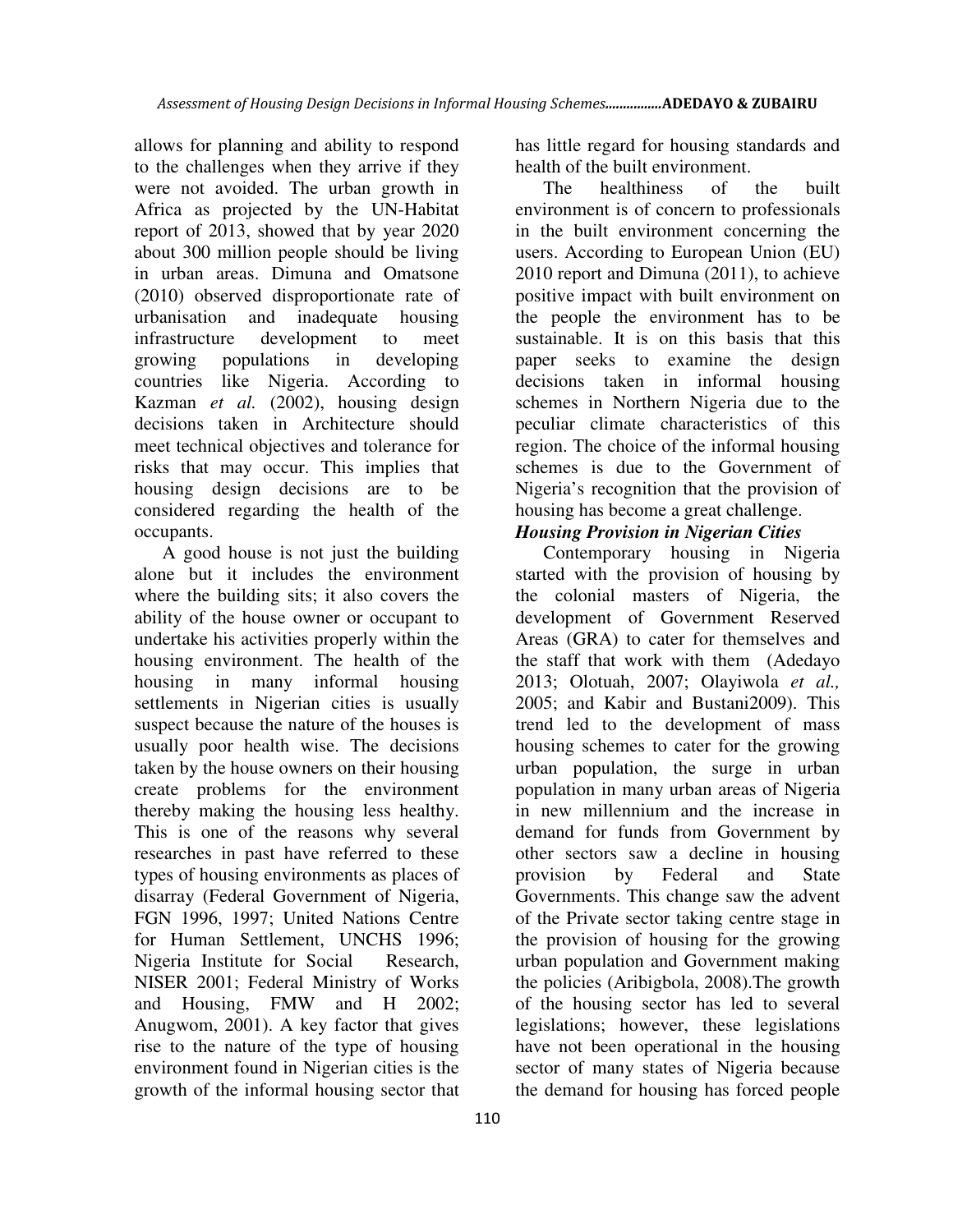to circumvent it particularly in the informal housing sector. The sale of government staff quarters to the occupants encouraged informal housing development (Ademiluyi and Raji, 2008), which led to the development of lands at the peripheral of the cities.

# *Informal Housing in Nigerian Cities*

Self-help housing according to Akpomuvie (2010) is a means by which people sought to augment the deficiency of government. Toyobo, *et al.* (2010) established that the state of housing condition in urban areas of Nigeria has continued to evoke considerable concern as evident in informal housing settlements. The type of informal housing found in urban areas of Nigeria usually offer minimum housing conditions for the occupants to live and undertake their daily activities. According to Olotuah (2009), the economic power of many occupants of informal housing schemes affects the type of housing they could access and is characterized by substandard housing and acute environmental and sanitary problems. These problems greatly affect the occupants of the housing in such areas and the surrounding environment. There have been several approaches towards the issues of quality of informal housing in Nigeria (Aribigbola, and Ayeniyo, 2012; Odebiyi, 2010; Ukwayi *et al.,* 2012; Agbo, 2012). The key problem with majority of the informal housing found in the urban areas is healthiness.

# *Housing Design Process and Decisions*

Raney and Jacoby (2010) stated that through design process designers break the decision down while simultaneously giving themselves new options. The final decision is usually a product of final analysis of the various options with the best option selected. In the informal housing sector often, the design decisions are not solely that of the architect as many house owners usually modify their houses, during construction. The impact of design decisions is very significant as it affects the life span of the building and the occupants at any given period. According to Struck and Hensen (2007), design decisions in architecture are based on experience and intuition, which is often a result of specialized training. Milne, *et al*(n.d.), stated that every decision made on any building design has an impact on the environment. Papamichael (1999), also stated that design decisions are usually based on comparison of possible courses of action with respect to different performance considerations for the house. Informal housing design decisions in Northern Nigeria usually focus on comfort and aesthetic of individual house owners. The cumulative effect is the creation of unhealthy environment and houses.

# *Housing Design and Healthy Buildings*

The physical design of a building and the environment where it is located affects human behaviour such at mental and physical well-being at all levels be it inside buildings, neighbourhoods, communities, and regions (Eitler *et al.,* 2013). The advent of technology and way of living has changed over the years and many house owners seek buildings that fit their current demand. Blagojevich (2006) stated that a healthy building is a facility designed to provide a productive environment for occupants, promote a healthy lifestyle, save operating costs and help sustain the environment. The current form of sedentary lifestyle of many urban dwellers has ensured that many spend their time within the building. Spengler and Chen (2000), established that indoor air quality (IAQ) is an important determinant of healthy design. There are several design decisions in housing that have overall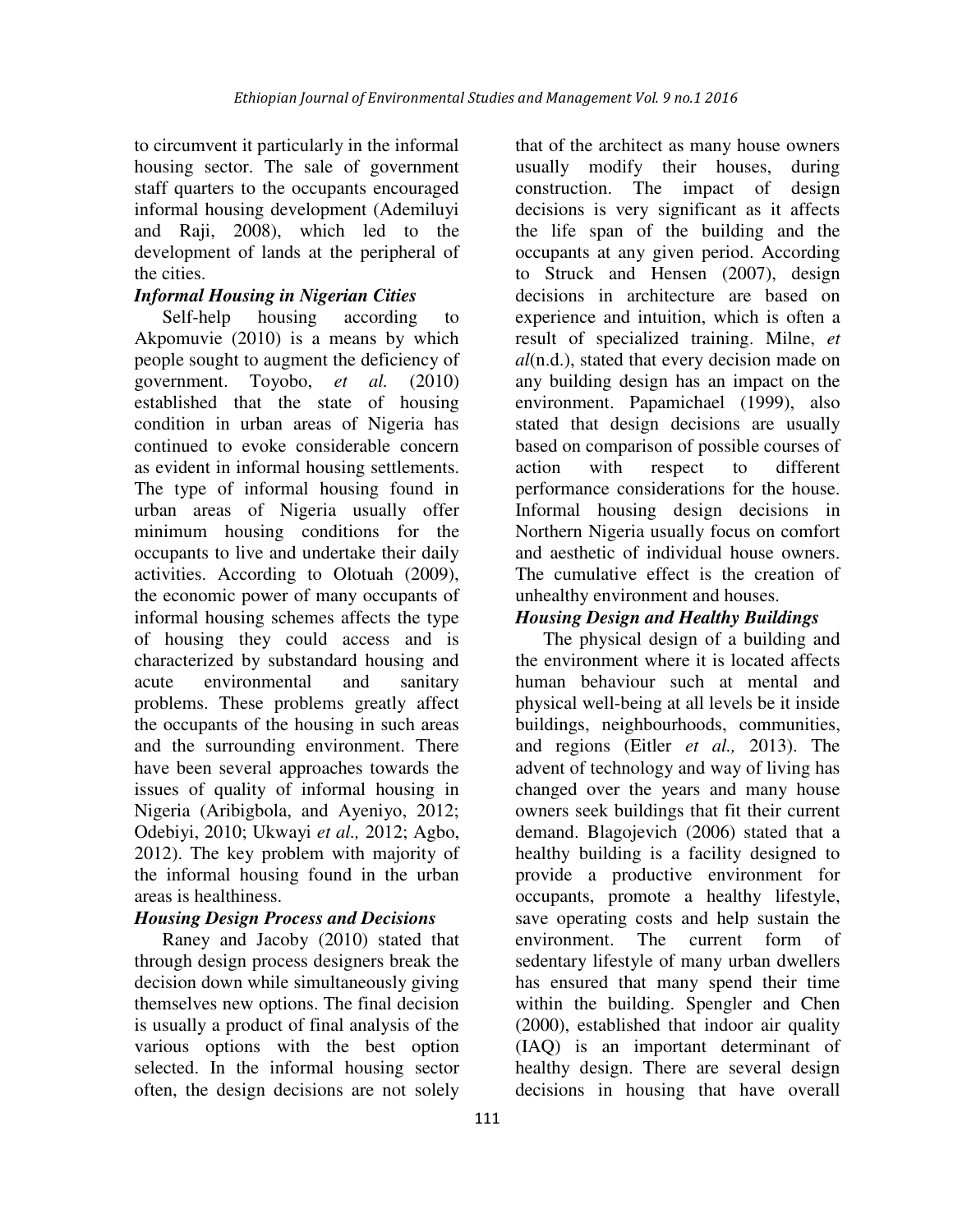effect on some of the parameters. Fernández-Juricic and Jokimäki (2001) opined that the next decade would witness, urban sprawl reaching a magnitude that several natural areas surrounding cities will give way to buildings and residential areas. The implication of such growth is that the quality of the environment would be affected by the reduction of the natural environment. The housing decisions that are subject to the approval of client can affect the healthiness of the building and the environment.

## **Research Method**

The research adopted a Post-Occupancy Evaluation (POE) method, using an observation schedule. Post-Occupancy Evaluation method as stated by Adedeji and Fadamiro (2012); Zimmerman and Martin (2001),is generally accepted for obtaining opinion of users and observation studies in the built environment. Northern Nigeria has vast area in terms of landmass and the significant developments are in state capitals. Using stratified random sampling six cities were selected based on security level. Six hundred copies of the observation schedule was developed and handed to 14 research assistants and 568 copies were returned. The data was collated, sorted out based on the state capitals, entered in SPSS and cross tabulation was used for analysis.

Table 2.0: Urban Areas Studied

| Name of city                           |
|----------------------------------------|
| Minna, Niger State Capital             |
| Bida, City in Niger State              |
| Federal Capital Territory (FCT), Abuja |
| Lokoja, Kogi State Capital             |
| Lafia, Nassarawa State Capital         |
| Ilorin, Kwara State Capital            |
|                                        |

### **Results and Discussion**

## *Nature of Buildings within the Selected Cities*

An examination of the informal housing buildings showed that a high percentage of the buildings are bungalows. Table 1 shows that 44.7% of houses in FCT were duplex, which was attributed to the status of city. The economic capacity of the house owners usually determined the type of house they built, as it was done in phases. The effect of certain design decisions such as choice of fence and distance of building to the fence affected the occupants of the building differently. The duplexes had single-family occupation which reduced the pressure on the facilities within the community, this was however different in the case of block of flats that often had a minimum of two-family occupation. The occupation rate of the bungalow buildings varied from singlefamily occupation for house where the house owner was the occupant and in case where it was for rental purposes the occupation rate was minimum two families within the compound.

| Name of City  | <b>Bungalow</b> | Duplex | Block of flats | others |
|---------------|-----------------|--------|----------------|--------|
| Bida          | 94              |        |                |        |
| <b>Ilorin</b> | 83              | 14     |                |        |
| <b>FCT</b>    | 37              | 38     | 15             |        |
| Lafia         | 39              | 16     | 29             |        |
| Minna         | 61              |        | 33             |        |
| Lokoja        | 58              |        |                |        |

Table 1: Distribution of Buildings by City based on Type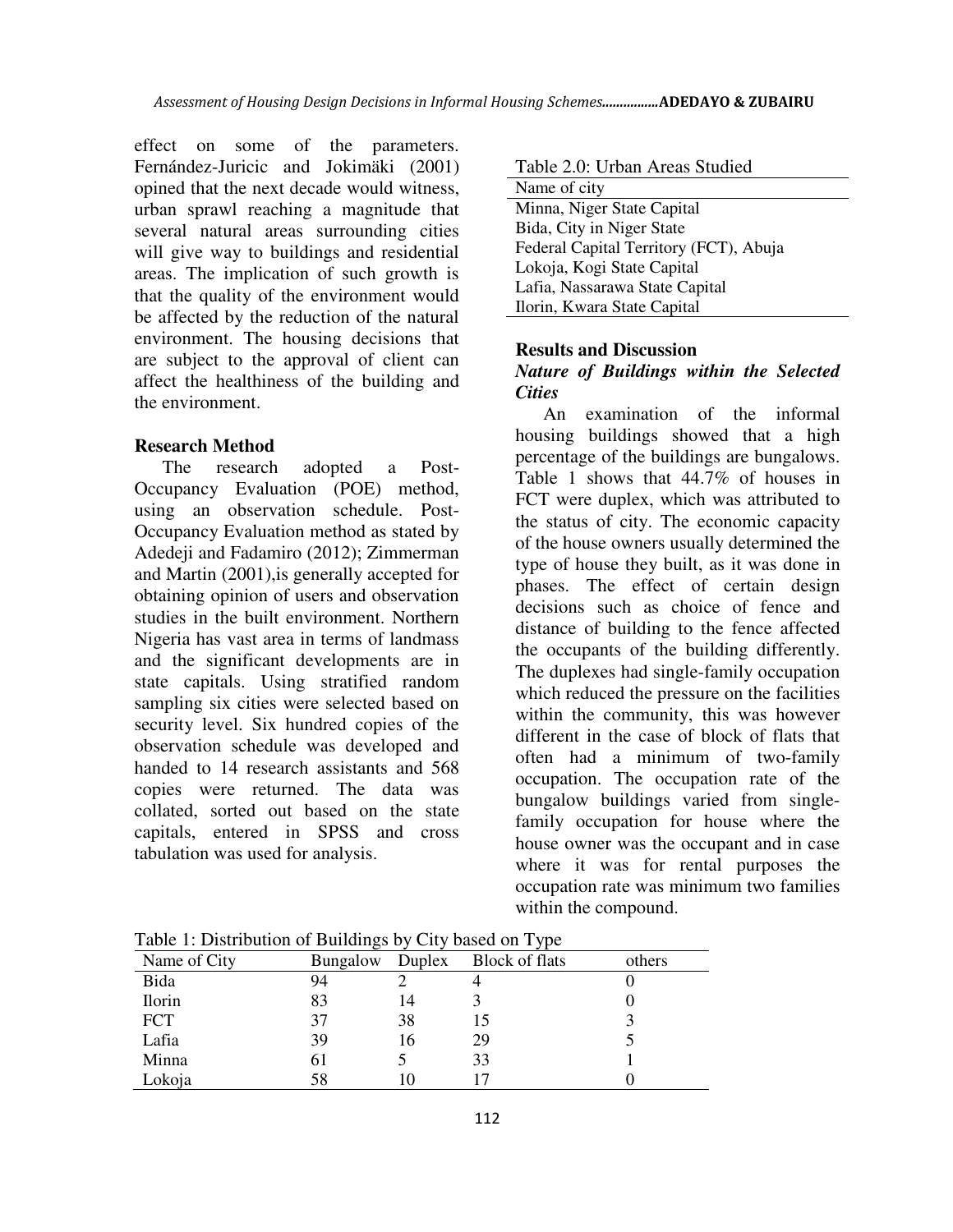The average percentage distribution of the different types of buildings as shown in Figure 1showed that 66% of the building are bungalows, which is an indication of high consumption of land. This type of buildings places a high demand for infrastructure on the city, because of population spread, in many of these communities; the people are responsible for the provision of the infrastructure. The initial landowners distributed the land as they deemed fit and plot owners tried to make the best out of it. In Figure 2, 73% of the roads were not tarred and the people yet found a way of living within the community. The problem with the untarred access road was the issue of dust during the dry season and cases of mini flooding during the rainy season particularly for buildings located within the low land areas.



Figure 1: Average percentage distribution of Buildings within study area



Figure 2: Average distribution of Access Route to Buildings within study area.

In Figure 3, that majority of the plots were over-developed because 4% of the houses had developed less than 30% of their plot. It implied that many spaces required for a building to function were disregarded. This action has negative effect on the occupants of the house, which makes them spend time within the building interior, with little or no space for any form of exercise.



Figure 3: Average distribution of Built-up area within Plot

### *Design decisions on Fence of Buildings*

The issue of security is usually a major concern to many house occupants and house owners within the cities in northern Nigeria; this is evident with the type of fence they usually provide. Figure 4 show that 70% of the houses were fenced while Figure 5 showed that 96% of duplexes were fenced. Security was cited as the factor for this action however; lack of adequate ventilation is usually felt within the rooms at the ground floor. In the case of the bungalows, the percentage is equally high and many consider fence as a method of demarcating their property lines. It was noticed that the design and choice of fence provision is usually solely that of the house owner, hence; you will find many streets having variety of fence designs.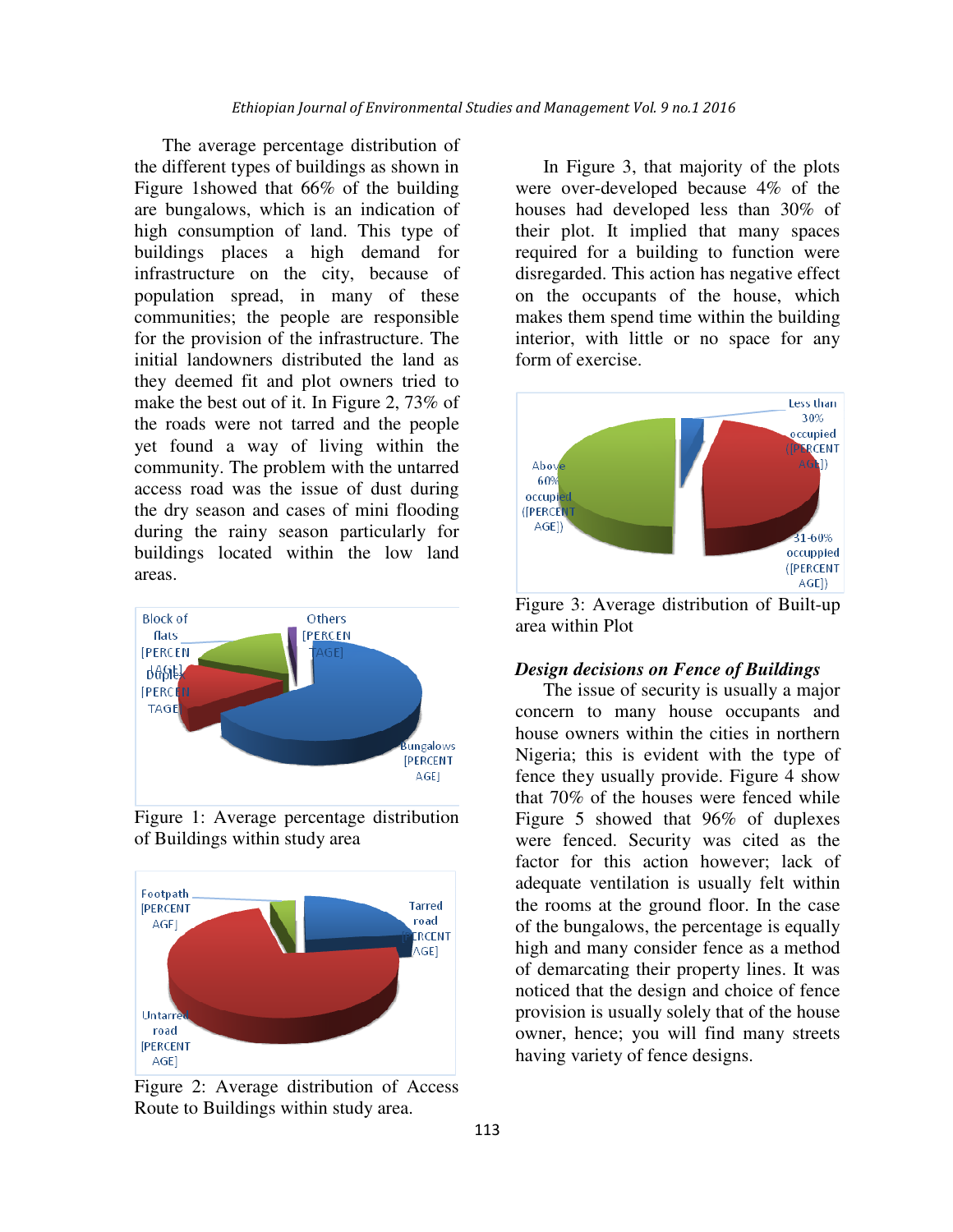

Figure 4: Distribution of Fence provision in Bungalows



In Table 2, the nature of the fence provided did not vary considerably in terms of the material used in construction; however; the walled type of fence was predominant. The houses with a combination of iron grill and wall did not fare better because the height at which the iron grill is fixed was usually above the window height. The height of the fences as indicated in Table 3 showed that majority of the windows in the bungalows are hidden from the path of wind. The implication of this design decision is that many house occupants in these houses had to depend on mechanical means of cooling the house.

Figure 5: Distribution of Fence provision in Duplex houses Table 2: Fence type based versus house types

|                       | ⊤ ר        |        |                  |        |  |  |
|-----------------------|------------|--------|------------------|--------|--|--|
|                       |            |        | Wall<br>and Iron |        |  |  |
| Type of building      | Iron grill | Walled | grill            | Others |  |  |
| Bungalow              |            | 199    | 43               |        |  |  |
| Duplex                |            | 43     | 33               |        |  |  |
| <b>Block of flats</b> |            | 55     | 15               |        |  |  |
| Others                |            |        |                  |        |  |  |
| Total                 |            | 298    |                  |        |  |  |

| Table 3: Average height of fence based versus house types |  |
|-----------------------------------------------------------|--|
|-----------------------------------------------------------|--|

|                       | less | than |                 |              |     |
|-----------------------|------|------|-----------------|--------------|-----|
| Type of building      | 1.2m |      | $(1.2 - 1.9)$ m | 2m and above |     |
| Bungalow              | 10   |      | 108             | 142          |     |
| Duplex                |      |      | 52              | 29           |     |
| <b>Block of flats</b> |      |      | 21              | 51           |     |
| others                |      |      |                 |              |     |
| Total                 | 12   |      | 184             |              | Etl |

As wind encounters the fence it goes above and then attempts to come down toward the building; however, for this to effectively work the building should be at

*Ethiopian Journal of Environmental Studies and Management Vol. 9 no.1 2016*

a good distance from the fence. In Table 4 it can be observed that majority of the buildings were at an average distance of 6m from the fence. In areas with more than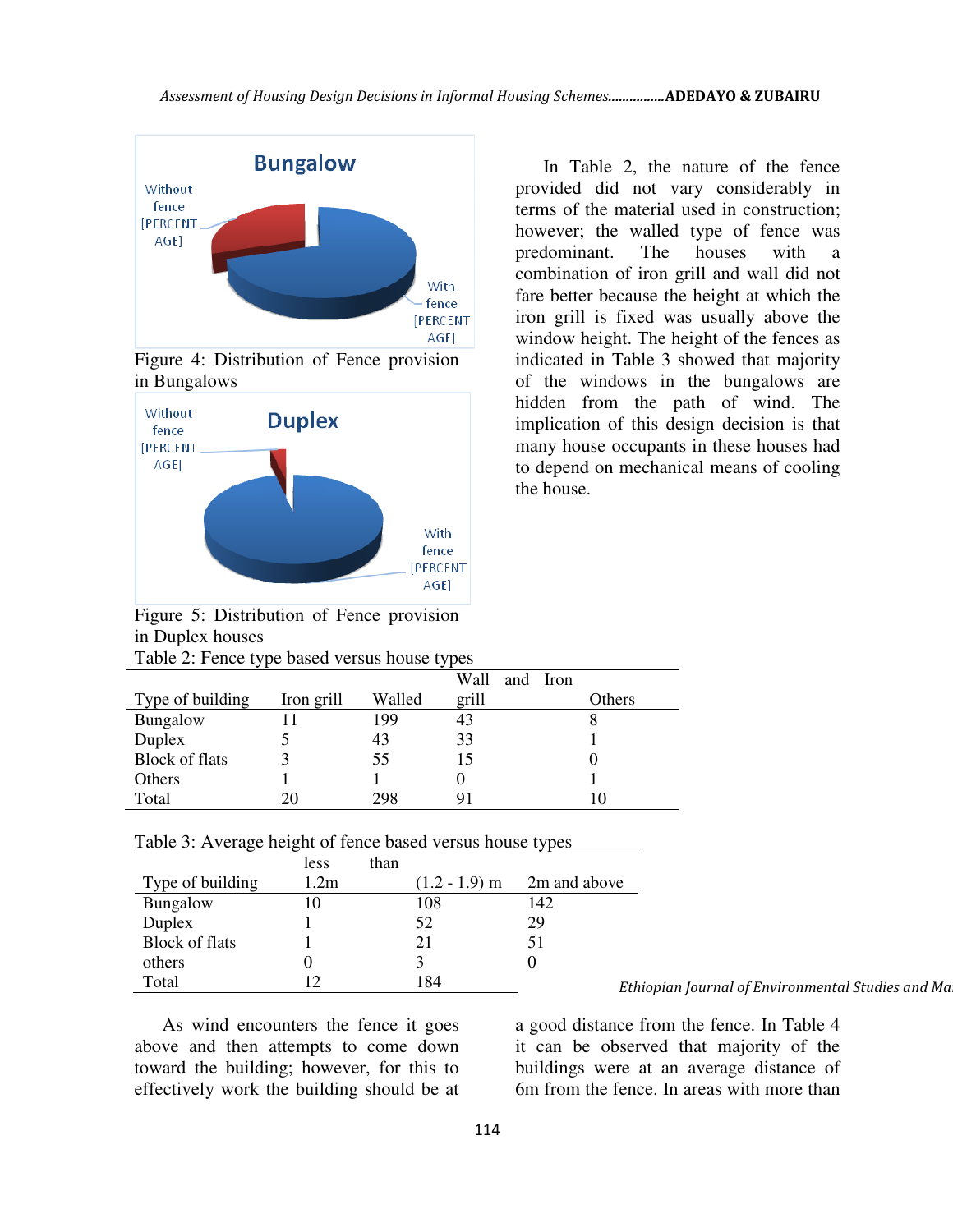6m setback from the fence, it was attributed to the need for parking spaces for the car. 65% of houses examined had at least two sides of the house at distances less than 3m in an attempt to maximise the plot, the rooms located in these areas usually had air and day lighting problems.

Table 4: Average building distance to fence based versus house types

| Type of building      | Less than 3m | $(3.1-6)$ m | Above 6m |
|-----------------------|--------------|-------------|----------|
| <b>Bungalow</b>       | 148          | 96          | 18       |
| Duplex                |              | 52          | 13       |
| <b>Block of flats</b> | 40           | 32          |          |
| Others                |              |             |          |
| Total                 | 207          | 181         | 32       |

### *Design decisions on Surrounding Building Environment*

The surrounding building environment plays a significant role in determining the success or failure of the house. In the informal housing schemes examined, the house owners usually occupied into the house immediately practical completion was attained. In 72% of houses examined. the economic power of the house owners determined the type of floor finish within

the compound. The use of concrete related floor finish was dominant in the houses as seen from Table 5 and this affected the amount of heat gain within the premises and the building. The choice of floor finish also affected the ability to provide play areas. It is observable from Table 6 that on the average 67% of the houses examined did not have play areas hence creating a sedentary type of life style for the occupants of such houses.

|                       | ິດຕ           |                |      |       |  |  |
|-----------------------|---------------|----------------|------|-------|--|--|
| Type of building      | Mass concrete | Concrete tiles | Sand | Grass |  |  |
| Bungalow              | 15            | CC.            | 188  | 14    |  |  |
| Duplex                | 28            | 37             |      |       |  |  |
| <b>Block of flats</b> | 38            | 14             | 40   |       |  |  |
| others                |               |                |      |       |  |  |
| Total                 | 83            | 107            | 249  |       |  |  |

Table 5: Surrounding ground cover within building premises

|  | Table 6: Provision of Designated play areas in houses |  |
|--|-------------------------------------------------------|--|
|  |                                                       |  |

| Type of building | Houses with play area | Houses without play area |
|------------------|-----------------------|--------------------------|
| Bungalow         | 123                   | 248                      |
| Duplex           | 47                    | 38                       |
| Block of flats   | 17                    | 83                       |
| others           |                       | Q                        |
| Total            | 187                   | 378                      |

The flexibility of parking at any part of the building necessitated the complete use of concrete finishing within the compound. In Table 7 it is observed that 95% of the Duplex houses had dedicated car park while, the location and the choice of design of the car park affected the airflow into the house, because they were close to the building. *Assessment of Housing Design Decisions in Informal Housing Schemes................***ADEDAYO & ZUBAIRU**

Table 7: Provision of Designated Car park areas in houses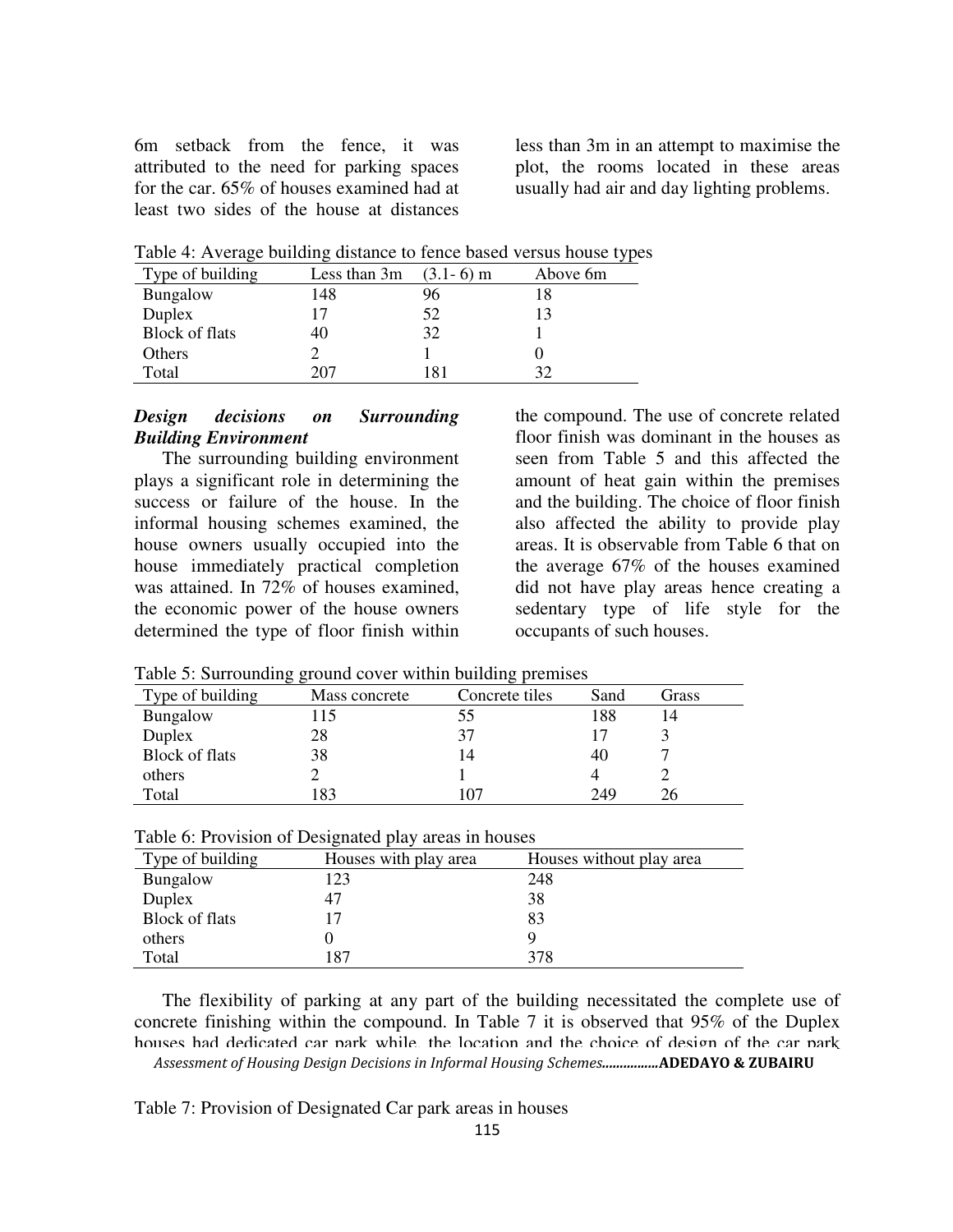| Type of building      | Houses with Car park | Houses without Car park |
|-----------------------|----------------------|-------------------------|
| Bungalow              | 230                  | 142                     |
| Duplex                |                      |                         |
| <b>Block of flats</b> | 76                   | 24                      |
| others                |                      |                         |
| Total                 | 389                  | 177                     |

The respondents usually considered their needs in their houses before considering those of their neighbours such is the case of run-off water, which is usually a problem for the house owners and the community. Their design decision was simply to make the floor slope from the house towards the road. In Table 8 it can be observed that 35% of the houses

had drainages, hence run-off water was controlled within the compound, however this did not translate to provision of drainage within the community as some house owners simply drained the water to the road. The final destination of the central drainage is never considered and this usually affected healthiness of the community.

Table 8: Provision of Drainages within houses

| Type of building      | Houses with drainages | Houses without drainages |
|-----------------------|-----------------------|--------------------------|
| Bungalow              | 80                    | 291                      |
| Duplex                |                       | 44                       |
| <b>Block of flats</b> | 16                    | 83                       |
| others                |                       |                          |
| Total                 | 138                   | 4/6                      |

## *Design decisions on Landscaping of the Environment*

A key element in ensuring oxygen within housing areas is the soft landscape of the building. House owners usually clear the land of all encumbrances to accommodate the new building; hence loss of green vegetation. It is usually difficult to replace the lost vegetation and in many cases difficult to maintain the new ones. Figure 6.0 shows that only 65% of the houses had provided some form of flowerbed to cater for the green spaces, the functional flowerbeds are considered as those located within the premises, this is reflected in Figure 7 where 73% of the flowerbeds are located within the building premises alone. The choice of flowers vary between house owners and the height of which, depended on the maintenance practice.



 Figure 6 Provision of Flowerbeds in housing schemes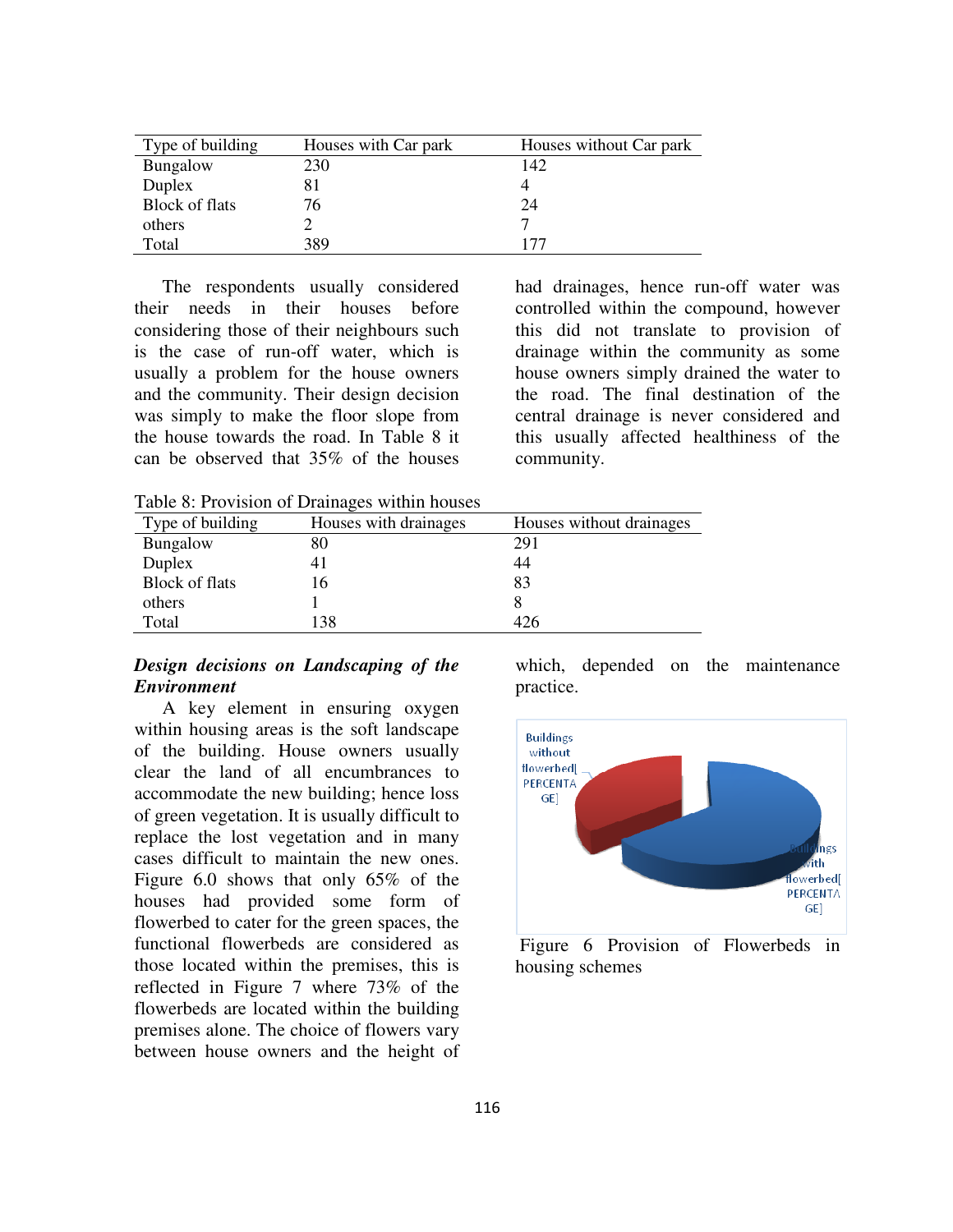

Figure 7: Location of Flowerbeds in housing schemes

Table 9 shows the number of trees available in the houses within the study area and that 178 houses have young trees either 1 or 2 trees. It was observed that 31

houses had trees that were 11 years and above, these houses were able to handle the issue of strong wind better during raining season. Table 10 shows that 33 house owners planted trees for wind breaking purposes, although some other houses benefitted from this action inadvertently. In Table 10 many house owners design decision was to have trees that served as sun shading and relaxation. The number of trees provided makes it practically impossible to accept that the buildings were shaded as some respondents complained of hot interiors in the evenings.

Table 9: Distribution number of trees based on Age

| Number of trees in |                |        |            | 1 lyrs | and |
|--------------------|----------------|--------|------------|--------|-----|
| the compound       | less than 3yrs | 4-6yrs | $7-10$ yrs | above  |     |
| $1 - 2$            | 52             |        | 43         |        |     |
| $3-4$              | 20             | 34     |            |        |     |
| 5 and above        |                |        |            |        |     |
| Total              | 70             | 120    | 70         |        |     |

| Number of trees in |             |    |                                   |  |
|--------------------|-------------|----|-----------------------------------|--|
| the compound       | Sun shading |    | Relaxation Windbreakers Economics |  |
| $1 - 2$            | 76          | 69 |                                   |  |
| $3-4$              | 29          | 35 |                                   |  |
| 5 and above        |             |    |                                   |  |
| Total              |             |    | 33                                |  |

Table 11 shows that large proportion of the trees planted were within the building premises, the breakdown of the purpose of the tree showed that relaxation was a key reason, given the location of trees. It was common to find that trees used for relaxation purposes had the base of the tree well maintained. The sun shading trees were planted along the fence either within or outside the compound along the sun path regardless of the presence of a neighbour's house. The type of trees planted varied from fruit trees to ornamental trees hence the location was of importance to the house owners, because it allowed for sitting under the tree.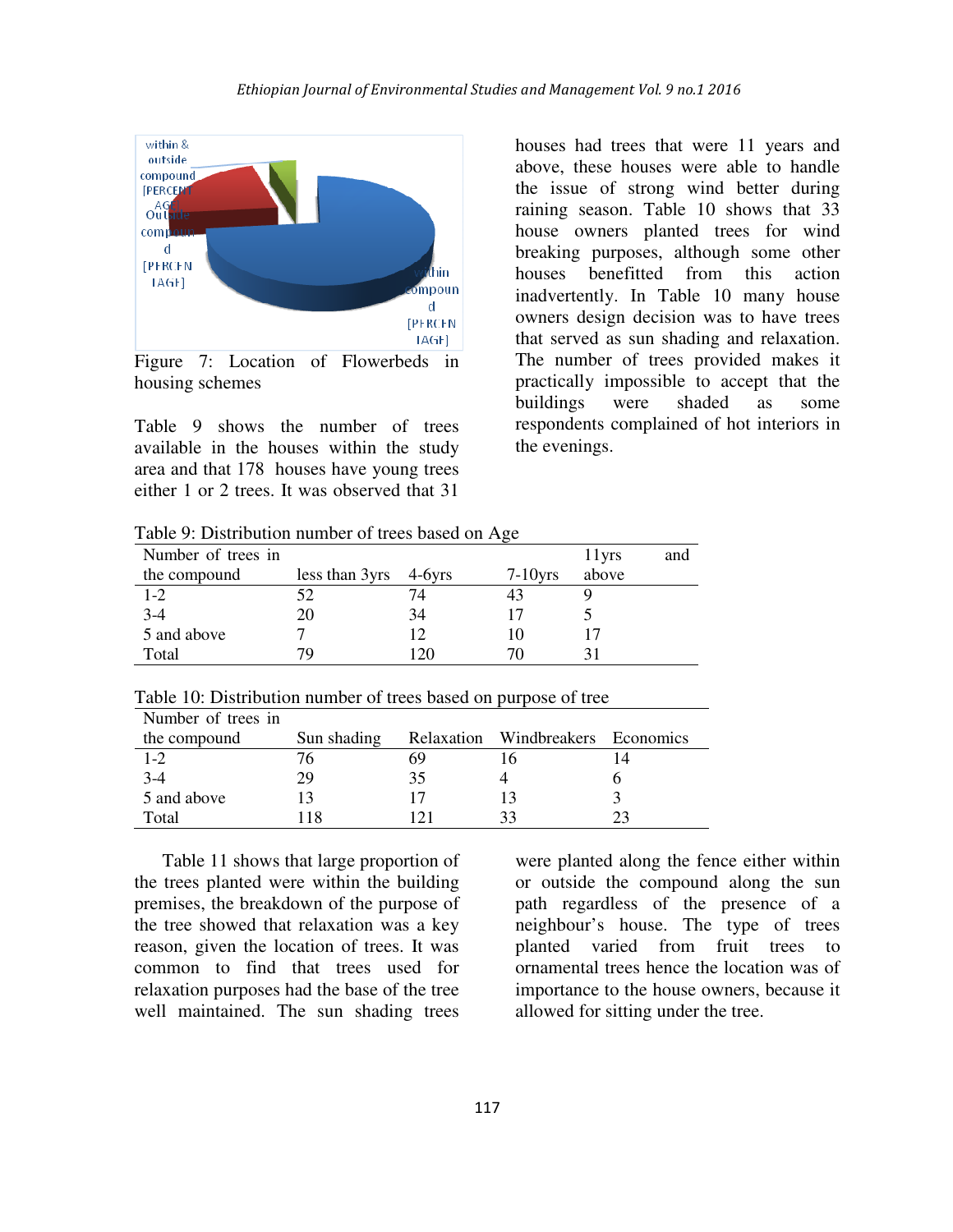|                          | Sun     |            |              |           |  |  |
|--------------------------|---------|------------|--------------|-----------|--|--|
| Location of trees        | shading | Relaxation | Windbreakers | Economics |  |  |
| Within compound          | 89      | 106        | 26           |           |  |  |
| Outside compound         | 28      |            |              |           |  |  |
| and<br>Outside<br>within |         |            |              |           |  |  |
| compound                 |         |            |              |           |  |  |
| Total                    | 118     | 21         | 33           | 23        |  |  |

Table 11: Location of trees based on purpose of tree

In summary, it was observable that about 50% of the houses examined attempted to reduce the effect of cutting down trees on the building status. The types of trees or shrubs provided were inadequate and often ineffective considering. The ideal order would have been for house owners to adapt their buildings to the environment.

#### **Conclusion**

Formal housing schemes are usually easier to control from design stage through to occupation. It is easier to adhere to instructions and ensure that the design decisions are followed throughout the life span of the building. In the informal housing schemes the design decisions are individualistic in nature but with a broad community effect. It was observable in the study that design decisions taken by house owners were not within the design. Zubairu (2006) stated the need to have community participation in public building design and that the benefits that accrued from such practice were enormous. In individual informal housing, participation was achieved locally, the implication is that the community is not healthy. The issue of ventilation is a major consideration in the health status of a building and hence the choice of window type. Decisions such as type of fence, choice of windows and even construction of other buildings within the premises can significantly alter the environment. It was observable that there were significant design decisions taken after occupation. A factor responsible for this trend is the differences in time of completion and occupation of the houses. In conclusion, the need to create healthy living environments houses in urban areas should take into account the informal housing schemes as it accounts for a significant volume of the housing provision. Housing designs for clients in informal housing schemes be made with possibility for future design changes. House owners in informal housing schemes need to stop thinking on individual basis in order to improve the healthiness of the community.

### **References**

- Adedayo, O.F. (2013). Customization of Housing Units on Mass Housing Estates on Nigeria: A Case Study of Kwara State. An unpublished PhD Thesis submitted to the Department of Architecture Federal University of Technology Minna, Niger State.
- Adedeji, J. A. and Fadamiro J.A. (2012). Workplace and Productivity: A Post Occupancy Evaluation of LAUTECH Senate Building, Ogbomoso, Nigeria*. Architecture Research*, 2(2): 14-19. DOI: 10.5923/j.arch.20120202.03
- Ademiluyi, A.I. and Raji, B.A. (2008). Public and Private Developers as Agents in Urban Housing Delivery in Sub-Saharan Africa: The Situation in Lagos State. *Humanity and Social Sciences Journal,* 3(2): 143-150.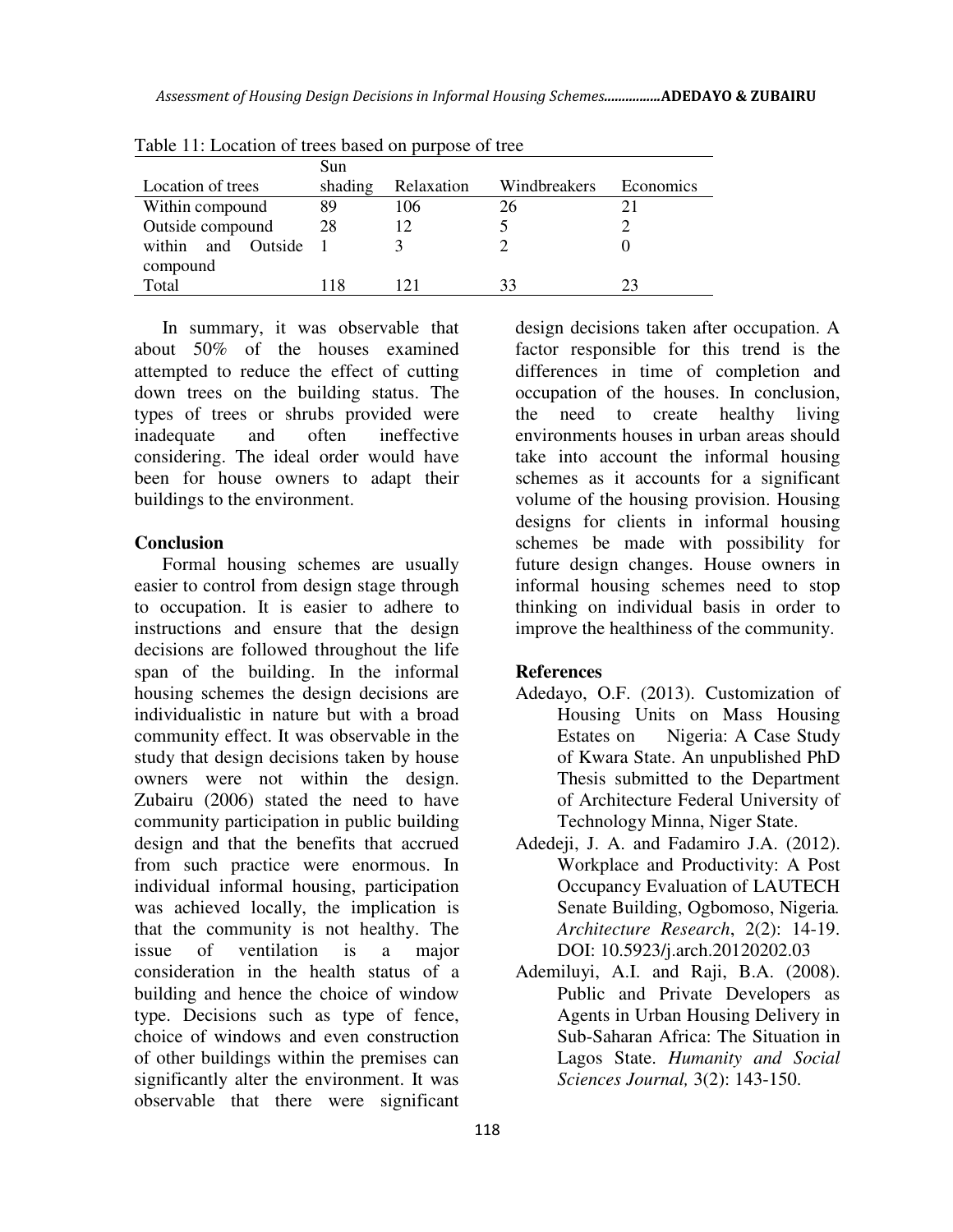- Agbo, N.O. (2012). Strategies for Achieving Sustainable Housing in Nigeria by Private Initiative. Paper Presented at Association of Architectural Educators in Nigeria (AARCHES) BGM/Annual General Meeting on Beyond 50 Years of Nigeria: Development of Architectural Education at Department of Architecture, University of Jos, Plateau State between 3rd -5th October 2012
- Akpomuvie, O.B. (2010). Self-Help as a Strategy for Rural Development in Nigeria: A Bottom-Up Approach. Journal of Alternative Perspectives in the Social Sciences, 2(1): 88 -111
- Anugwom, E.E. (2001). Privatization of workers' housing provision: the National Housing Fund (NHF) Scheme in Nigeria. An article Centre Africain de Formation et de Recherche Administratives pour le Developpement. Retrieved from http://www.unpan1.un.org/intradoc/g roups/public/documents/CAFRAD/U  $NPAN017696.pdfon 24<sup>th</sup> February$ 2009, 21:35pm.
- Aribigbola, A. (2008). Housing Policy Formulation in Developing Countries: Evidence of Programme Implementation from Akure, Ondo State, Nigeria. *Journal of Human Ecology,* 23(2): 125-134.
- Aribigbola, A. and Ayeniyo O.I. (2012). Sites – and – Services as a Strategy for Achieving Adequate Housing in Nigeria in the 21st Century*. International Journal of Humanities and Social Science,* 2(2): 126-132.
- Blagojevich, R.R. (2006). Illinois Resource Guide for Healthy, High Performing School Buildings.
- Dimuna, K. O. and Omatsone, M.E.O. (2010). Regeneration in the Nigerian

Urban Built Environment. *J. Hum. Ecol.,* 29(2): 141-149

- Dimuna, K.O. (2011). The Social Effects of the Built Environment: A Case Study of Selected Buildings in Benin City, Nigeria. *J Hum Ecol,* 34(3): 189-196.
- Eitler, T. W., McMahon, E. T. and Thoerig, T.C. (2013). Ten Principles for Building Healthy Places. Washington, D.C., Urban Land Institute.
- European Union, (2010). Making our cities attractive and sustainable. Retrieved from http://www.ecolabel.eu/
- European Union Regional Policy (2011). Cities of Tomorrow- Challenges, Visions, Ways Forward. Retrieved from

http://ec.europa.eu/regional\_policy/in dex\_en.htm

- Federal Ministry of Works and Housing (FMNandH), (2002). Report on the Lunching of the Global Campaign for Good Urban Governance in Nigeria. Abuja, Nigeria: Urban and Regional Planning Department, Federal Ministry of Works and Housing.
- Fernández-Juricic, E. and Jokimäki, J. (2001). A Habitat Island Approach to Conserving Birds in Urban Landscapes: Case Studies from Southern and Northern Europe. *Biodiversity and Conservation.* 10: 2023–2043.
- FGN (1997). The Report of the Presidential Committee on Urban Development and Housing. Apapa Lagos: Government Printing Press.
- Hann, J. (2011). Preface to Cities of Tomorrow- Challenges, Visions ways forward. Retrieved from http://ec.europa.eu/regional\_policy/in dex\_en.htm